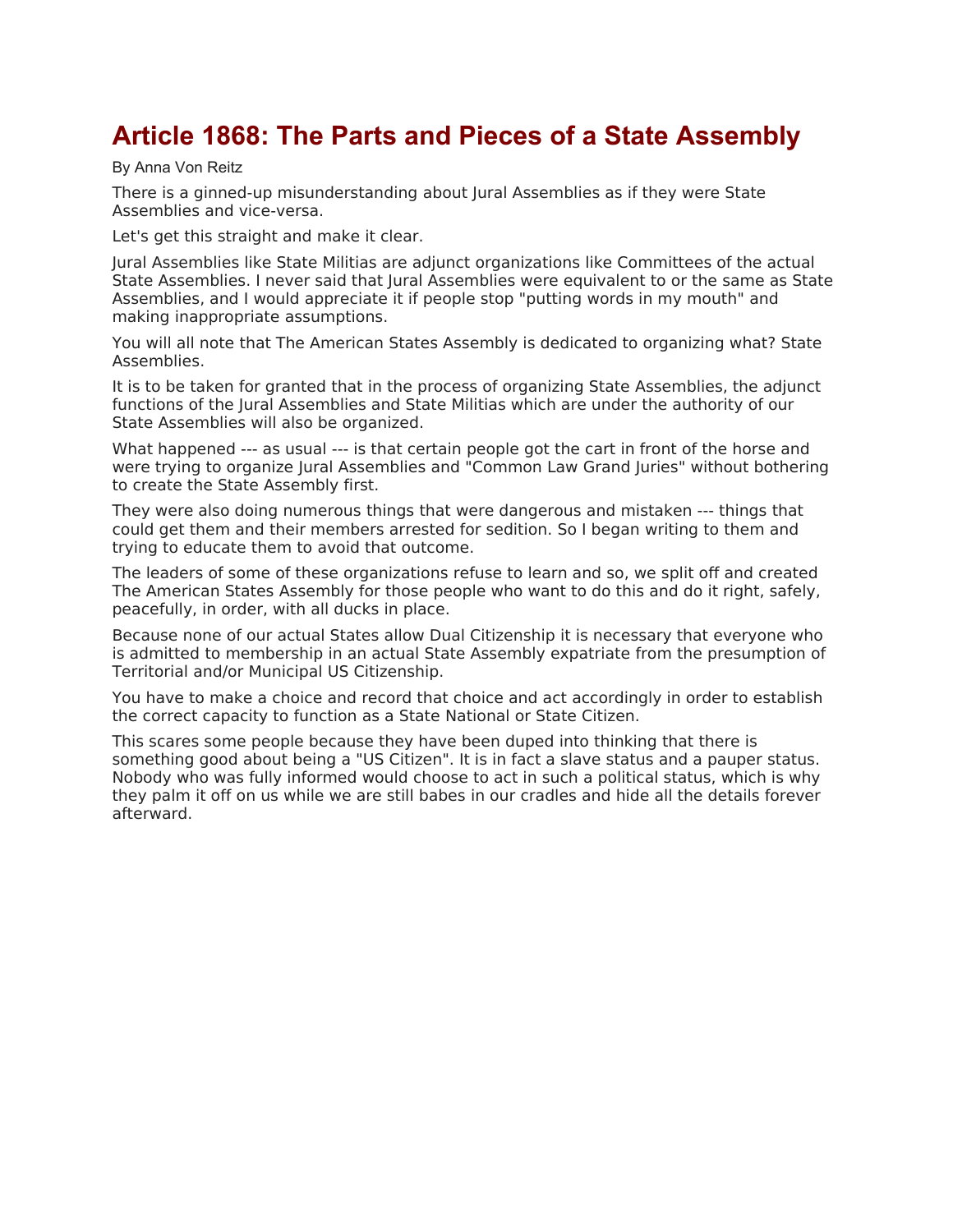

Many people seem to be milling around wondering what to do. It's sort of a, "Gee, well, we formed a State Assembly and got our paperwork recorded. Now what?"

For starters you hold regular meetings and develop means of helping and supporting each other. The State Coordinators are being trained to help with some of the worst problems people in their State Assemblies face.

And as for the Big Vision of what the State Assemblies need to do, it has already been described and set forth by our Forefathers.

Our form of government is supposed to be organized like the current government of the Swiss Cantons. Since we have a living example of how the Swiss Cantons function, it isn't exactly rocket science to apply the same principles in America. So study the Swiss Cantons, discuss how they operate, look at how you can adapt a similar grassroots system of "republican" government for your State.

Once you start looking at the Swiss system you can recognize the pieces and parts of our nearly-but- not-quite defunct lawful government -- our Jural Assemblies, our Courts, our Law, our Sheriffs, our State Militias, our Public Notaries, our Electors, and all the rest of it that our Forefathers established, and which our foreign subcontractors have usurped upon.

State Assemblies give rise to Jural Assemblies and State Militias, as well as other Offices and Committees. They train and commission Public Notaries. They keep Public Records. Through their Federation, they will issue passports. They will assist members who need access to the Public Credit our States and People are owed. They oversee the courts and banks. They charter their own State of State organization to conduct business and maintain infrastructure and care-take Public Property. They have Public Safety Committees. Executive Committees. Communications Committees.